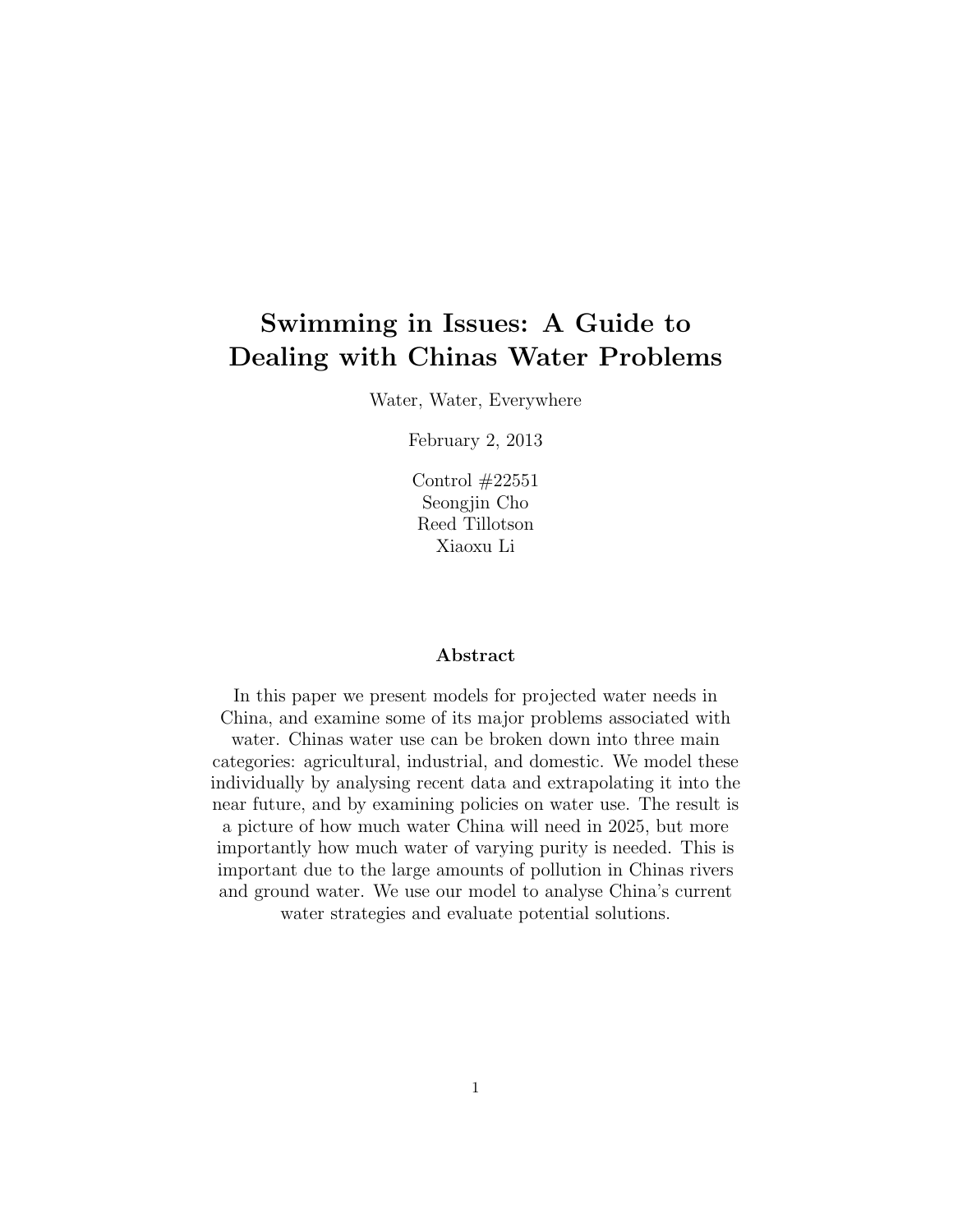# Contents

| Introduction |                                   |                                                                   |   |  |  |  |  |
|--------------|-----------------------------------|-------------------------------------------------------------------|---|--|--|--|--|
|              | 1.1                               |                                                                   | 3 |  |  |  |  |
| $\bf{2}$     | <b>Projected Water needs</b><br>3 |                                                                   |   |  |  |  |  |
|              | 2.1                               | Population Growth and Expected Water necessity                    |   |  |  |  |  |
|              | 2.2                               | Agriculture Growth and Expected Water necessity<br>$\overline{4}$ |   |  |  |  |  |
|              | 2.3                               | Industrial Growth and Expected Water necessity<br>$\overline{4}$  |   |  |  |  |  |
|              | 2.4                               |                                                                   | 5 |  |  |  |  |
|              | 2.5                               | Current Storage Situation and Future Needs                        | 5 |  |  |  |  |
| 3            | <b>Strategies</b><br>5            |                                                                   |   |  |  |  |  |
|              | 3.1                               | Water Purification and De-salinization                            | 5 |  |  |  |  |
|              |                                   | 3.1.1                                                             | 5 |  |  |  |  |
|              |                                   | 3.1.2                                                             | 6 |  |  |  |  |
|              |                                   | 3.1.3                                                             |   |  |  |  |  |
|              |                                   | References                                                        |   |  |  |  |  |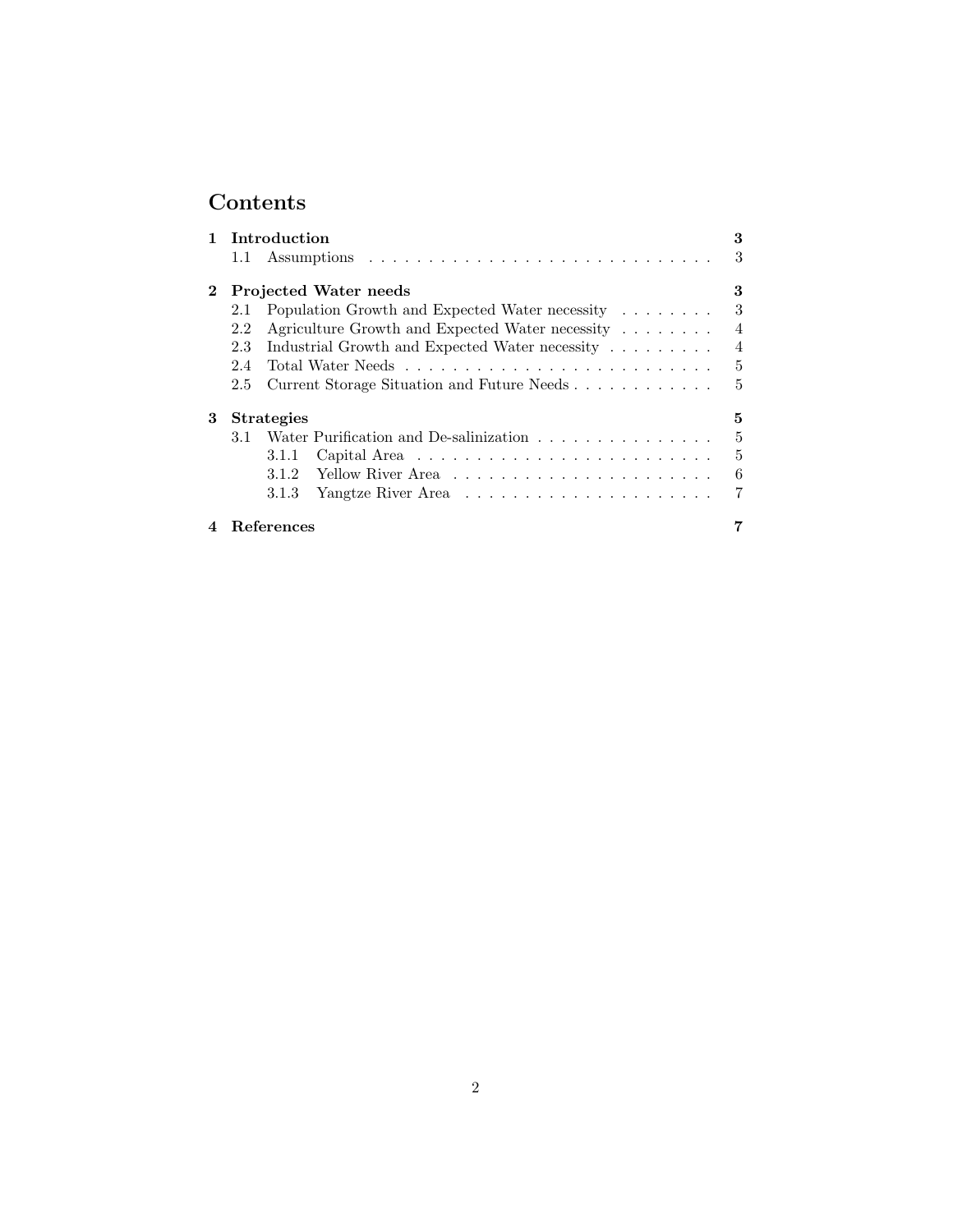## 1 Introduction

In this paper, we present a computerized mathematical model for planning water strategy that fits to current government situation. Since China is a very big country with variety of problems and different situations in each individual provinces involving water, we decides to put importance on water sanitation and supply for specific areas such as Beijing provinces and Shanghai provinces. The beginning of our paper will be description of our theoretical framework of measuring future water needs and outline of our computer implementation. The later section of our paper will present another mathematical model calculating the cost of water sanitation. Lastly, We will present specific example regions where the solution for problem is eminent and application of our model. This is rough outline of our approach:

- Calculate projected water needs by predicting population, agriculture, and industrial growth.
- Calculate projected waste produced using previously estimated water needs as water consumption to estimate the cost of sanitation.
- Discuss specific region such as Yangtze River region, Yellow River, and Capital city region..

### 1.1 Assumptions

Due to the large variation of

## 2 Projected Water needs

The total annual water consumption of China is modelled by adding together the results of the models for domestic, agricultural, and industrial water use. We used Matlab to analyse data and produce plots.

## 2.1 Population Growth and Expected Water necessity

We constructed our model based upon the data involving the whole China. We presents some demographic data for the year 2010 in China: Our model has this data stored in a vector that is then multiplied by a matrix called A to produce the population demographic for the next year. This is done several times to generate the population over time. A advances the age of the population by taking 10% of the people in each age group and puts them in the next one. It also automatically kills off some of the population in a weighted matter so that older people are much more likely to die, and men are slightly more likely to die than women in their age group. The average age of first time mothers in China was 31.6 years old in 2000. Thus we assumed that the number of children born each year is equally dependent on the number of women in their 20s and 30s. A also accounts for the fact that about 1.13 boys are born for every girl in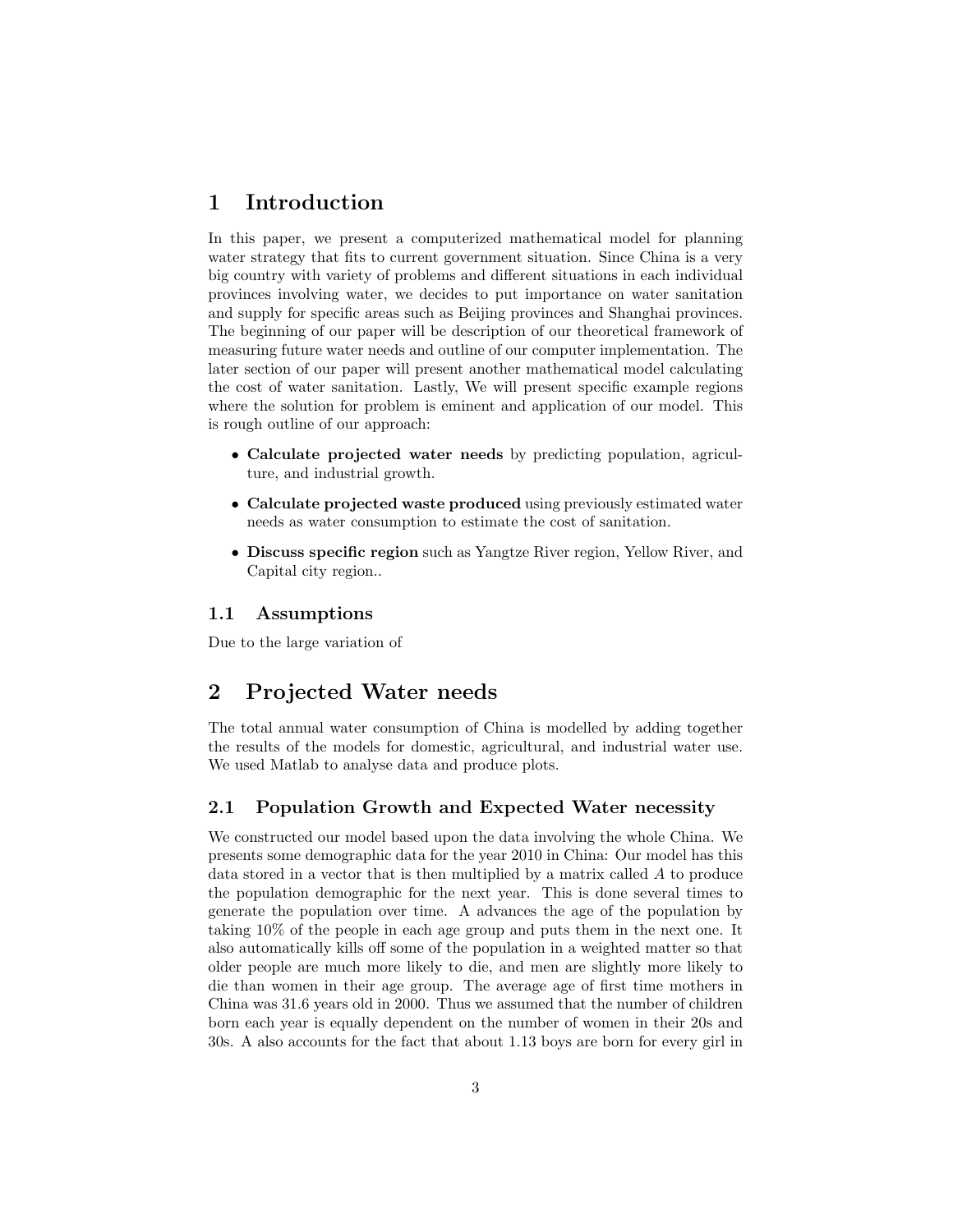| China Population Demographics (2010; in 000s) |                                           |        |         |         |  |  |
|-----------------------------------------------|-------------------------------------------|--------|---------|---------|--|--|
|                                               | Source: US Census, International Database |        |         |         |  |  |
|                                               |                                           |        |         |         |  |  |
| Age Group                                     |                                           | Male   | Female  |         |  |  |
| $100+$                                        |                                           | 2,142  | 8,155   |         |  |  |
| 90-99                                         |                                           | 447    | 956     |         |  |  |
| 80-89                                         |                                           | 7.742  | 10.503  |         |  |  |
| 70-79                                         |                                           | 26,960 | 28.593  |         |  |  |
| 60-69                                         |                                           | 48.714 | 47,125  |         |  |  |
| 50-59                                         |                                           | 81.020 | 77,645  |         |  |  |
| 40-49                                         | 113.749                                   |        | 109.092 |         |  |  |
| 30-39                                         | 107.893                                   |        | 103.050 |         |  |  |
| $20 - 29$                                     | 116,125                                   |        |         | 108,666 |  |  |
| 10-19                                         | 101.387                                   |        | 89.194  |         |  |  |
| $0-9$                                         |                                           | 81.599 | 69.671  |         |  |  |
|                                               |                                           |        |         |         |  |  |

Figure 1: China demographic 2010

China. However, not everyone uses the same amount of water. People living in urban areas use about three times as much water as people living in rural areas do. It turns out that Chinas urbanization rate was about 50% in 2010, and it is increasing by about 0.9% annually. Policy makers in China want to keep it that way, so we assume that it will. Then to calculate the total domestic water use, we use this equation

 $DWU = pop * (dwcppu * (urbrate) + dwcppr * (1 - urbrate))$ 

Where DWU is annual domestic water use, pop is the population as calculated by using A, dwcppu is the water use per person in urban areas, dwcppr is the water use per person in rural areas, and urbrate is the rate of urbanization. This is the plot of DWU over time:



Figure 2: population water use

## 2.2 Agriculture Growth and Expected Water necessity

In recent years Chinas water use for agriculture has been in decline. This is caused by urban expansion, loss of farm land to natural disasters, and some improvements in irrigation techniques. The decline is small, and Chinese policy makers are unlikely to allow continued net loss of farm land in the years to come as the population is still increasing. With all these factors, and poor data on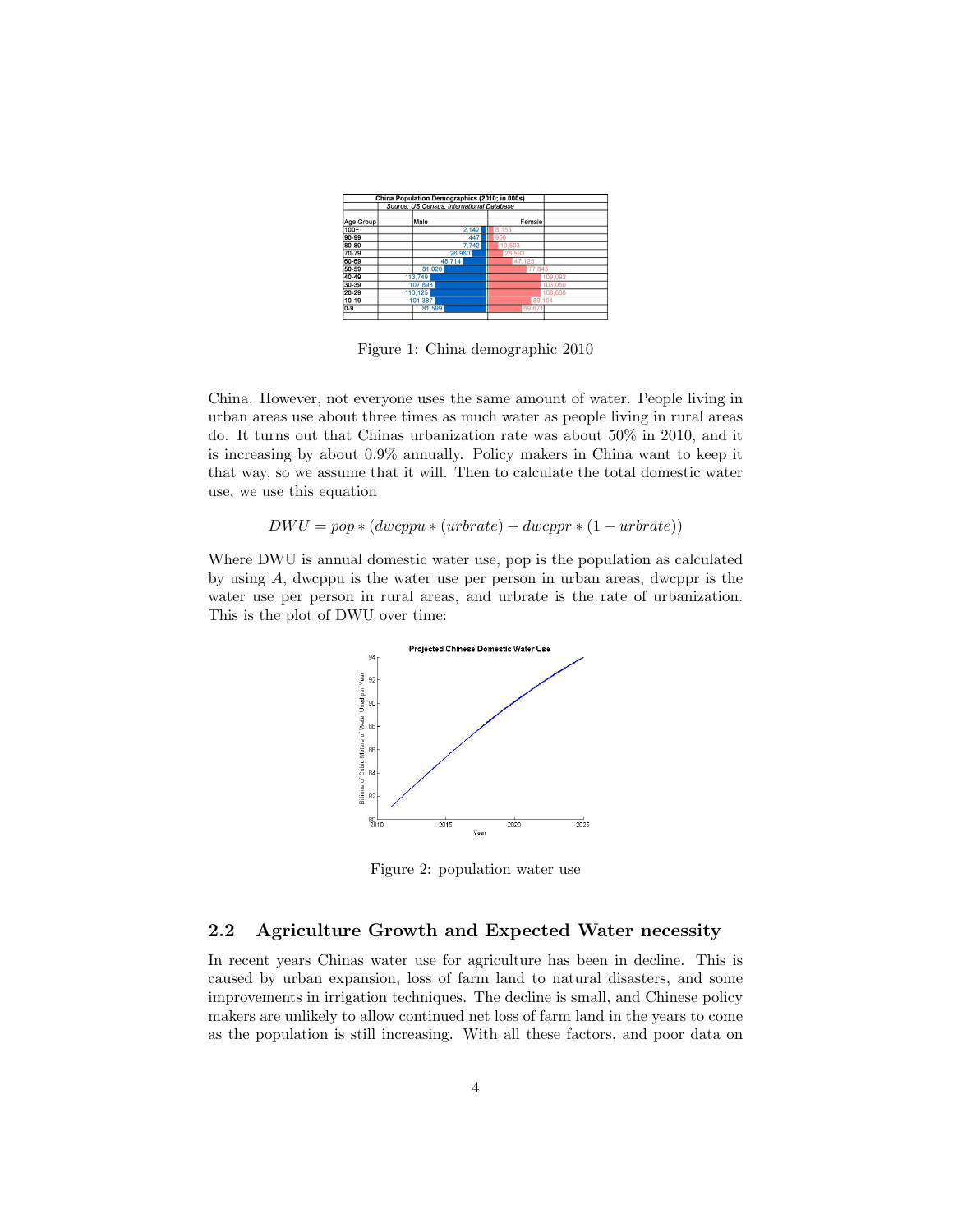future policies, we are unable to determine with confidence if agricultural water use will increase or decrease in China over the next 12 years. Thus we assume that the water use remains constant over the next 12 years at about 360 billion cubic meters of water per year.



Figure 3: agricultural water use

## 2.3 Industrial Growth and Expected Water necessity

For the last ten years or so industrial water consumption has grown by about 3% annually. Thus we modelled it with an exponential growth model:

 $IWU = 130\ billion\ cubic\ meters\ of\ water\ per\ year * e^{0.03 * t}$ 

where IWU represent for the industrial water usage and  $t$  is the time in years since 2010, and 130 billion cubic meters of water per year is the amount of water used in 2010 by China for industrial purposes. Here is the resulting plot:



Figure 4: industrial water use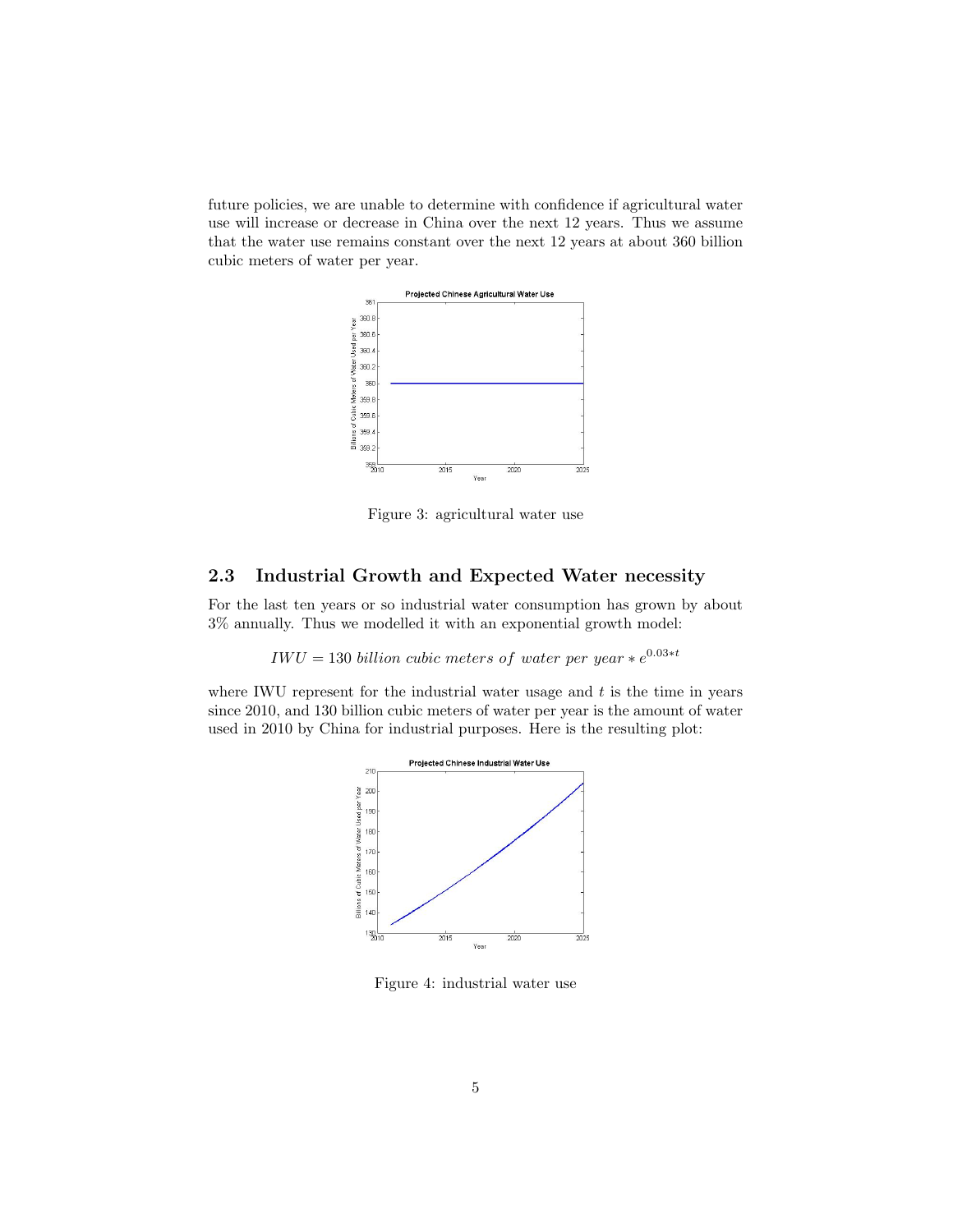## 2.4 Total Water Needs

Thus we have the total water use annually in China over the next 12 years:



Figure 5: total water use

## 2.5 Current Storage Situation and Future Needs

After calculating all the projected water needs in 2025, we compare this result with current water situation.

## 3 Strategies

we first introduce

## 3.1 Water Purification and De-salinization

#### 3.1.1 Capital Area

South-North Water Transfer Project is a multi-decade infrastructure project to better utilize water available to China. Plan to transfer 44.8 billion  $m<sup>3</sup>$  water from south China and intend to solve 7 million people's drinking water problem.

The project consists of three parts: east route, middle route and west route. While the east route was already finished, middle route is going to be completed in 2014, the west route is still under discussion. Though for the middle route, water would flow automatically, there's a need to pump water to a higher place to achieve the transfer. So, it rises a question: how much energy will it cost and should we consider this plan logical?

Within existing data, there's a difference of 40 meters from the canal to the Yellow River. The strategy here is to set 13 pumps with a 65 meters spread to bring the water up the step with 17 others on the branches. Together can pump 10, 200  $m^3/s$ , power 10.1 million kilowatts. And the annual water flow of the east route is 14.8 billion  $m^3$ .

The basic efficiency formula is given by: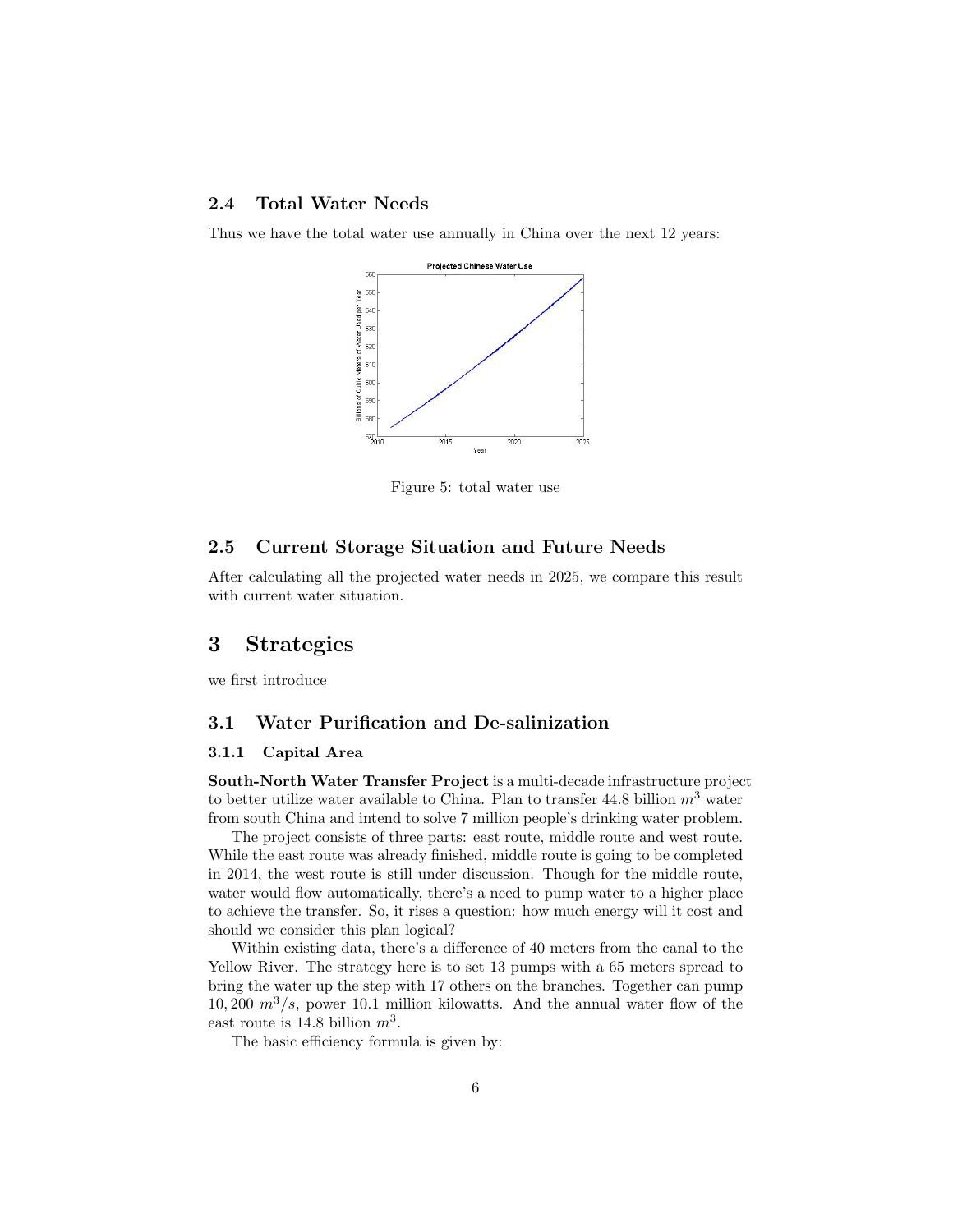

Figure 6: why move water for south to north



Figure 7: The South-North Water Transfer Project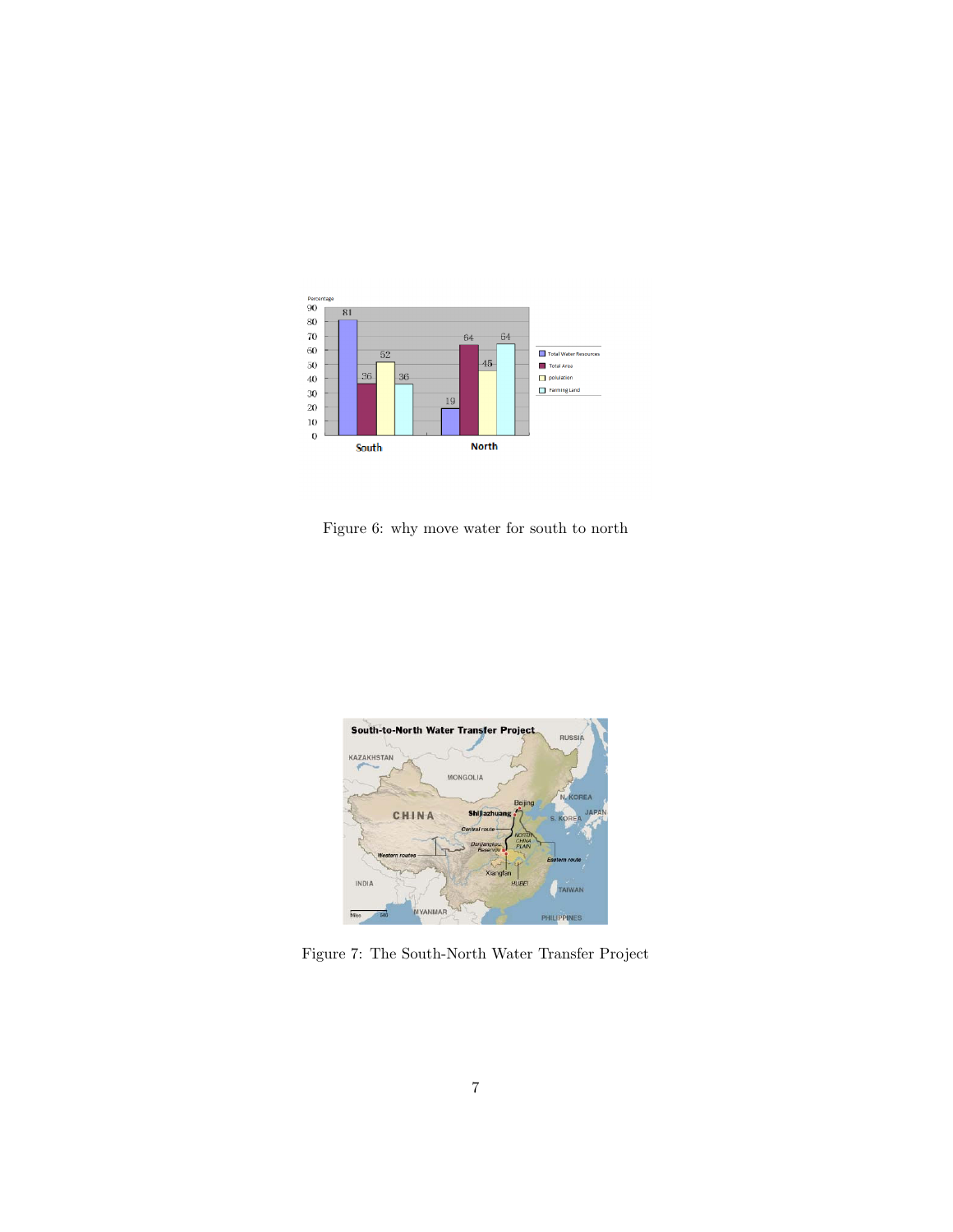$$
\eta = \frac{W_{effective}}{W_{total}} = \frac{P_{pump}}{V_{flow}h_{step}}
$$

where  $P_{pump}$  is the power of pumps,  $V_{flow}$  is the volume of water being pumped in a second, and  $h$  is the height difference between steps.

After that, we can get the waste of energy of the pumps annually given by:

$$
W_{extra} = \frac{V_{annual}}{V_{flow}} \eta W_{total}
$$

After calculation, we get result 407 million  $kW \cdot h$ .

#### 3.1.2 Yellow River Area

There is one million tons of sand being dumped into ocean annually form Yellow River which is like create a new foot ball ground a day in the sea. However, Yellow River is not 'yellow' from the very beginning. As shown, 90 percent of the sand of Yellow River's sand comes from its middle branch, and most of it comes from erosion when the river passes Loss Plateau.

| LOCATION      | <b>FLOW AREA(square kilometers)</b> | SAND |
|---------------|-------------------------------------|------|
| Upper Branch  | 386,000                             | 8%   |
| Middle Branch | 344,000                             | 92%  |
| Lower Branch  | 23,000                              |      |

Figure 8: Sand Percentage for Yellow River



Figure 9: Position of Loess Plateau

To prevent erosion the traditional sulotion is to plant trees to hold the soil. We mainly consider two different type of trees: Deep root trees and Shallow root trees. Since deep root trees are more likely to survive in the harsh environment of Loess Plateau, they're the main type used to hold the soil in dry areas. The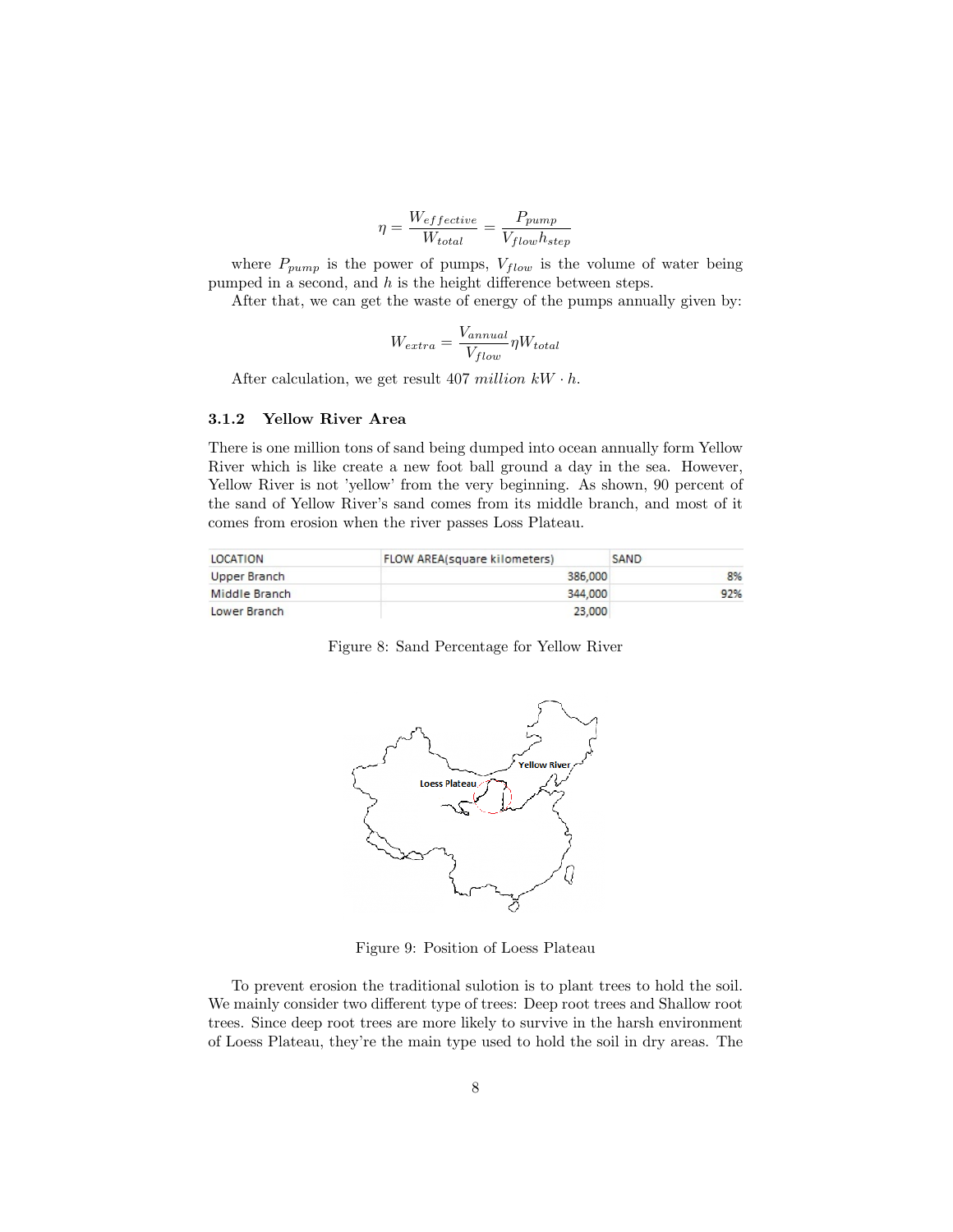deep root trees which Chinese government currently uses have servival rate of 90% and annaul height increase of 3 meters with maximum height of around 20 meters. The root that can effectively hold the soil is within the spread of a circle with diameter equal to the tree's height, the total number of trees we need on the Loess Plateau will be estimated as:

$$
N_{total} = \frac{S_{erosion}}{S_{root}}
$$

With the known erosion area to be 750,000 square kilometers, and a mature trees effective root spread area to be  $315m^2$  approximately, the suppose number of trees to cover in this area will be around 24 million.

Since the forest coverage of the plateau is less than 5%, then we have formula for the trees we need to plant:

$$
N_{need} = \frac{N_{total}(1 - R_{coverage})}{R_{survive}}
$$

where  $R_{coverage}$  is the percentage of forest coverage and  $R_{survival}$  is the rate of survival for the trees. The result is 25.13 million.

To calculate the cost, we use the data of expense for farming use trees (Since baby trees hardly survive by themselves). According to research, the cost through the trees become mature(around 7 years) is 12,094 yuan(1950 US dollars) per  $mu(666.7 \text{ square meters})$ . Further more, the density for farming trees is about 60/mu, thus we have:

$$
C_{total} = \frac{C_{unitArea}}{N_{unitArea}} N_{need}
$$

The result is about 5.1 billion yuan (round 0.82 billion US dollars).

0.82 billion dollars seems to be a good deal if it's possible to control the local erosion. However, this is even less than a base number, there're still countless factors like storms(frequent and strong as characters), illegal logging(quite common in the area) and we can't plant all the trees in one day. . . A more proper but still an underestimate model is goint to be:

$$
N_n = N_{n-1}R_{survival*}(R_{storm}) - N_{logging} + N_{plant}R_{survival}
$$

$$
C_{total} = \sum_{n=1}^{n} C_n(N_n)
$$

This is a recursive function on annual basis which terminates at  $N_n$  exceeds our goal number. Thus, the whole project is quite not likely to be finished in 10 years, instead, probably takes decades.